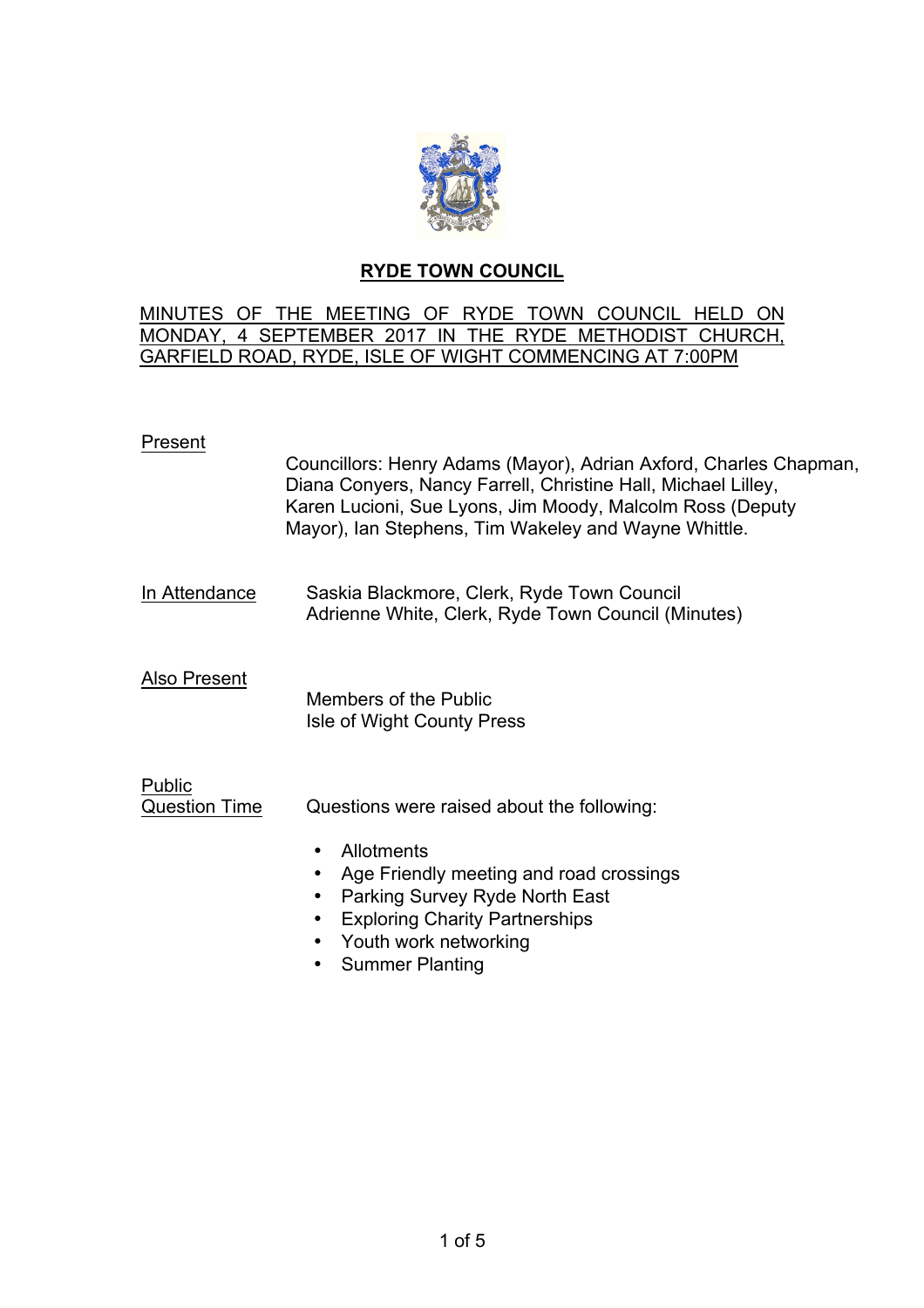### 131/17 APOLOGIES

Apologies were received from Councillors Julian Critchley and Phil Jordon.

## 132/17 DECLARATIONS OF INTERESTS

There were no declarations of interest.

#### 133/17 REQUESTS FOR DISPENSATIONS

There were no individual requests for dispensations.

## 134/17 MINUTES

**RESOLVED the minutes of the Full Council meeting held on Monday 4 Sepember 2017 be approved as a true and accurate record of the meeting and signed by the Mayor.**

## 135/17 MEMBERS' QUESTIONS

Councillor Jim Moody gave thanks to Ryde Carnival Committee for this carnivals.

Councilor Charles Chapman reported that the Re-dedication of the Shrine in Lind Street had gone well and he thanked thos who had attended.

## 136/17 REPORTS

Apologies were received from the police.

Isle of Wight Councillor Adrian Axford raised concerns about anti social behaviour taking place at Fiveways Shelter regularly. Councillors Axford, Lucioni and Stephens had recently met with local residents with regard to these concerns. It had been suggested that the Fiveways Shelter be removed and Councillor Axford welcomed comments on this.

Councillor Karen Lucioni confirmed that issues of anti social behaviour would be discussed at the next local PACT meeting and that the police would be present.

Councillors Charles Chapman, Nancy Farrell, Malcolm Ross and Tim Wakeley all agreed that the Fievways Shelter was not the reason for anti social behaviour and that it would be far more beneficial to look at ways of preserving Ryde Heritage and enhancing the area so that the shelter was not so hidden.

Isle of Wight Councillor Michael Lilley reported that the Pennyfeathers Development had now been issued with Planning Permission and that he would shortly be attending a meeting with regard to phase one of the submission.

Isle of Wight Councillor Michael Lilley reported that he was in discussions with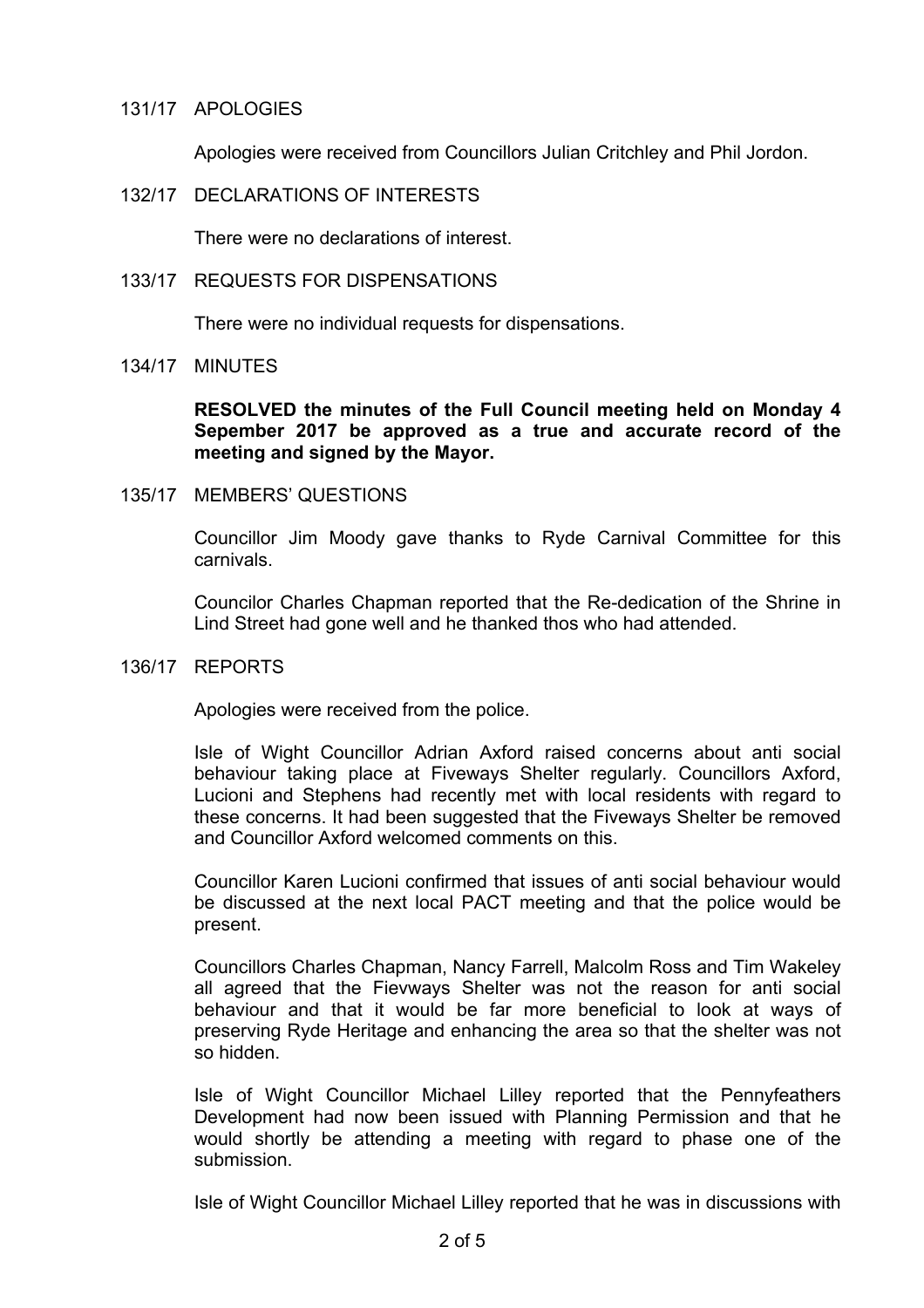The Friends of Appley and the Isle of Wight Council over the possibility that Appley Tower be handed over to the community.

Isle of Wight Councillor Michael Lilley reported he had met with members of the Isle of Wight Council Regeneration Team and had agreed with them that there would be a period of consultation with various organisations over options to redevelop Nicholson Road.

Isle of Wight Councillor Councillor Michael Lilley reported that he had been liaising with the Homeless Bus Shelter and the Isle of Wight Council over a permanent site being found in Ryde for the bus in the hope that the bus could be operational by October.

Isle of Wight Councillor Charles Chapman suggested that thought be given to the site location having access to other facilities such as electricity and toilets.

Isle of Wight Councillor Vanessa Churchman reported on the vandalism being experienced at Salters Road recreation ground. Police and the Isle of Wight Council had been made aware.

## 137/17 MAYOR'S ANNOUNCEMENTS

The Mayor announced

- he had attended Ryde Academy Awards evening.
- he had attended Ryde Junior School presentation of awards.
- he had opended Ryde Slide
- he had presented prizes at Dover Park School
- he had opened the Party on the Green and judged the dog show.
- he had visited The Table Tennis Centre
- he had laid a wreath at The Re-dedication of the Ryde War Memorial.
- he had been pleased to present a cheque for £850 to Haylands Farm who were the recipient of the Mayor's Charity for 2016/2017.
- he had attended the Vectis Boat and Fishing Club Junior Fishing Competition.

#### 138/17 REPORTS FROM TOWN COUNCILLORS

Councillor Wayne Whittle announced that Isle of Wight Pride would take place in Ryde on 21 July and Ryde Slide on 22 July 2018.

Councillor Malcolm Ross had

- attended the opening of the Ryde Lawn Tennis and Croquet Club Club House.
- Attended the Red Ensign Flag raising ceremony for Merchant Navy Day.
- Judged the 'Garden in a Wheelbarrow' competition at Ryde Carnival with Councillor Karen Lucioni.

Councillor Michael Lilley had attended a Ryde Business Association meeting and was pleased to report that they has secured a visit from the National Small Business Tour Bus for 23 November 2017. It was hoped that, following further discussions with the Isle of Wight Council with regard to the use of their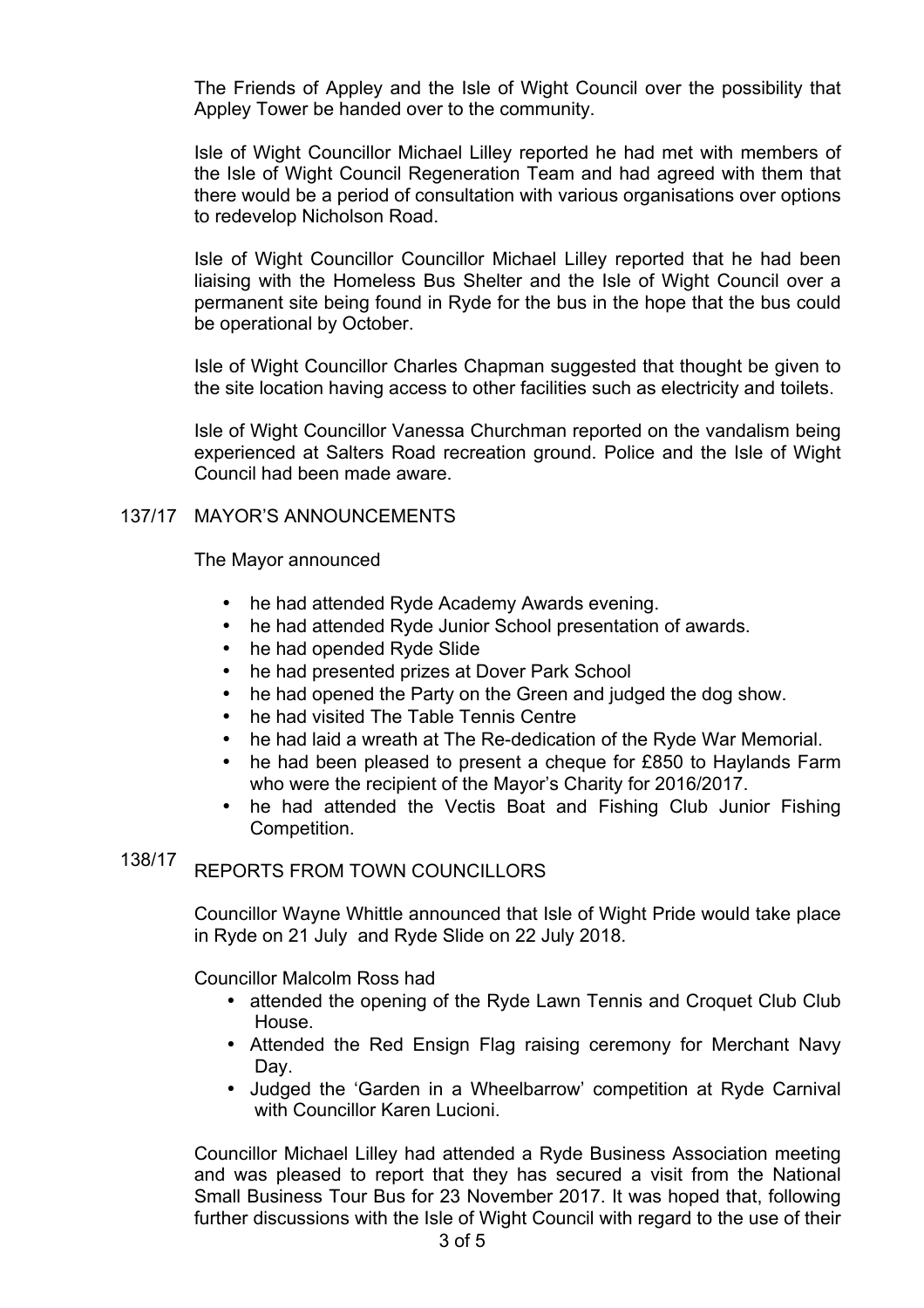amenity land, the bus could be sited on Western gardens.

Councillor Michael Lilley reported that he was in discussion with Ryde Business Association and Isle of Wight Council Licensing over local businesses using all of their retail space and business rate costs associated with this.

Councillor Charles Chapman had been asked by Ryde residents to raise the concerns of local people who were affected by the floating bridge being removed from service.

Councillor Ian Stephens stated this was and Isle of Wight Council concern.

Councillor Michael Lilley reported that the floating bridge would be an agenda item for a future Isle of Wight Council Scrutiny meeting.

## 139/17 CO-OPTION – BINSTEAD AND HAYLANDS WARDS

## It was **RESOLVED that**

- **i. Sue Lyons be co-opted onto the Town Council representing Haylands Ward. Councillor Sue Lyons read out and signed her Declaration of Acceptance of Office. Councillor Sue Lyons be appointed to serve on the Town Council's Finance Committee.**
- **ii. Diana Conyers be co-opted onto the Town Council representing Binstead Ward. Councillor Diana Conyers read out and signed her Declaration of Acceptance of Office. Councillor Diana Conyers be appointed to serve on the Town Council's Planning Committee.**

Councillor Christine Hall left the meeting room.

#### 140/17 AGE FRIENDLY COMMUNITIES REPORT

Councillor Michael Lilley introduced and the Town Council received the Age Friendly Communities Report.

Councillor Henry Adams gave thanks to Councillor Lilley for his input and to the team that had put the report together.

#### 141/17 FINANCE COMMITTEE

The minutes of the Finance Committee meeting held on 20 June 2017 were received.

142/17 PLANNING COMMITTEE

The minutes of the Planning Committee meetings held on 6, 27 June and 18 July 2017 were received.